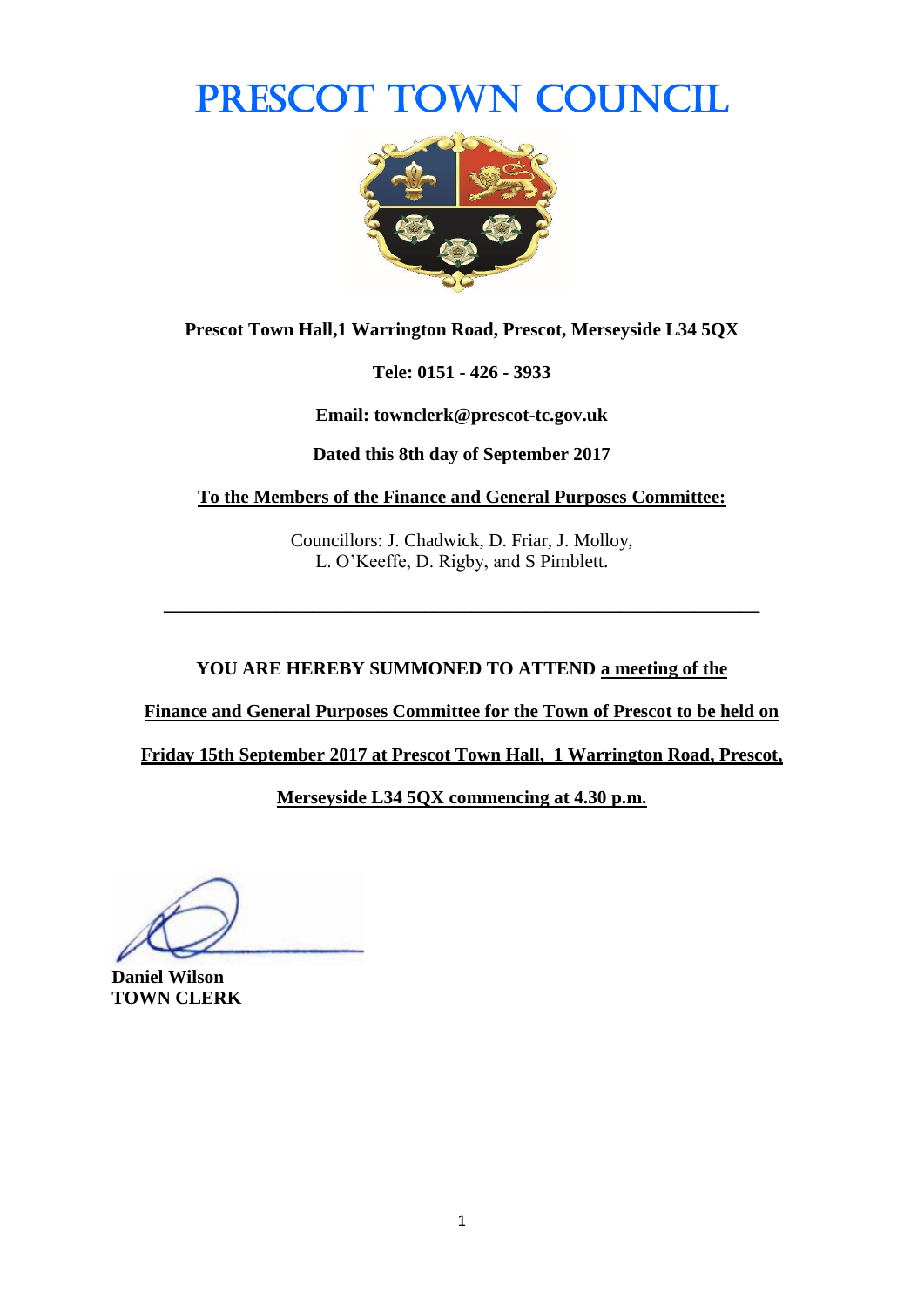## **A G E N D A**

#### **1. TO RECEIVE APOLOGIES** Verbal

To receive apologies for absence from committee members

## **2. DECLARATIONS OF INTEREST** Verbal

In accordance with Standing Order 4 G.ii members are invited to indicate any interests they may have in relation to items on the agenda for the meeting.

## **3. MINUTES OF PREVIOUS COMMITTEE MEETING** (Pages 4-6)

To **APPROVE AND SIGN** the Minutes of the Finance and General Purposes Committee Meeting held on  $14<sup>th</sup>$  July 2017.

## **4. PLANNING APPLICATIONS** (Page 7-9)

Members are asked to **CONSIDER** any planning applications received and **AGREE** to make comment on those they feel require a response. Any notifications received from KMBC following the release of the agenda but prior to the meeting will be made available for consideration at the meeting.

## **5. PLANNING DECISIONS** (Pages 10-11)

Members are asked to **NOTE** the planning decisions received. Any notifications received from KMBC following the release of the agenda but prior to the meeting will be made available for consideration at the meeting.

## **6. REVIEW OF TOWN HALL BAR OPERATIONS** (Pages 12-17)

Members are asked to **CONSIDER** the report and **APPROVE** the expenditure to date.

## **7. TOWN HALL BROCHURE** (Pages 18-23)

Members are asked to **CONSIDER** the report and **APPROVE** recommendations contained within the report.